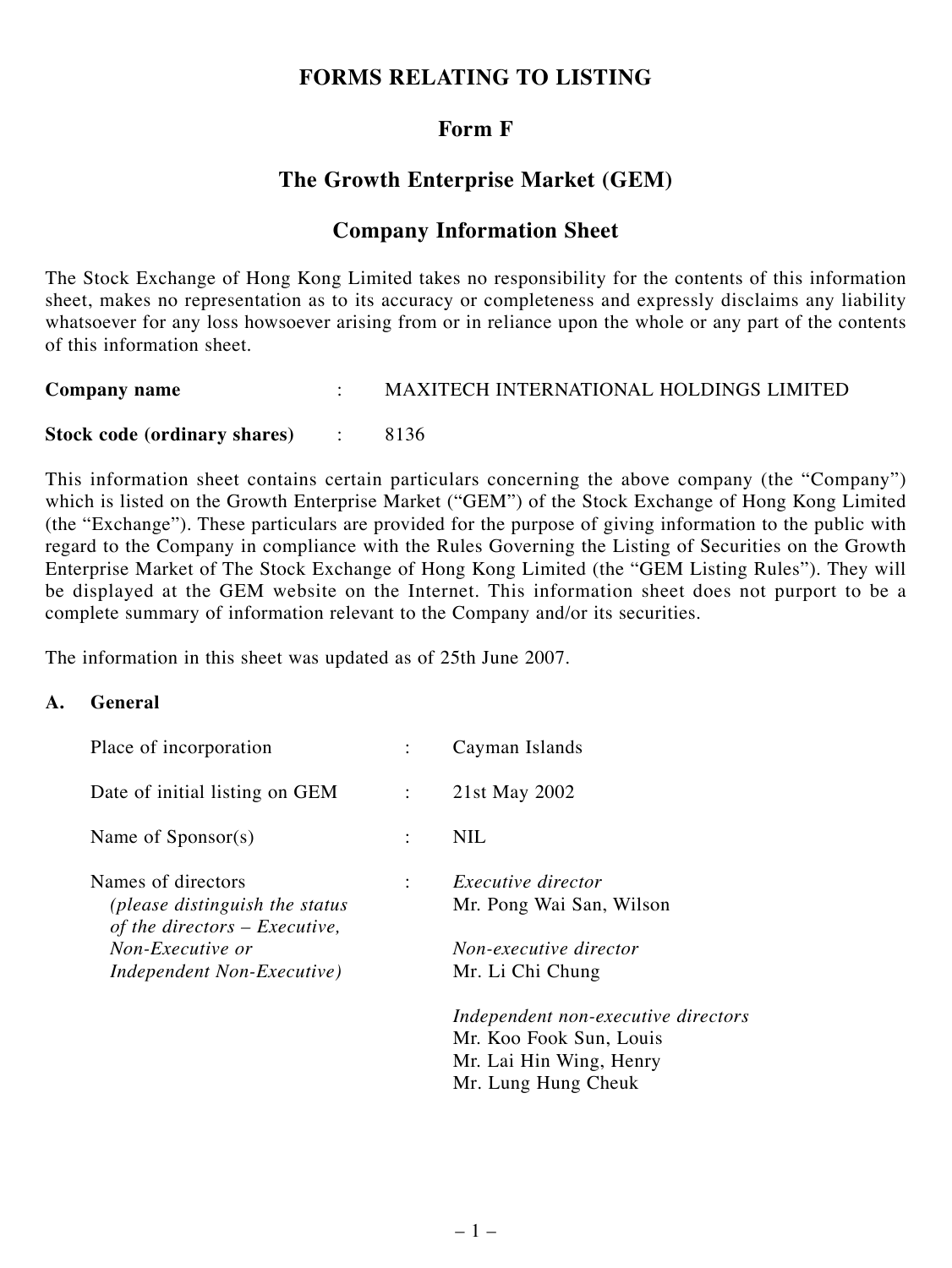| Name(s) of substantial<br>shareholder(s) (as such term is<br>defined in rule 1.01 of the |                                                   | Number of               | Percentage of<br>shareholding<br>in the |
|------------------------------------------------------------------------------------------|---------------------------------------------------|-------------------------|-----------------------------------------|
| GEM Listing Rules) and their<br>respective interests in the<br>ordinary shares and other | <b>Name</b>                                       | <b>Shares held</b>      | Company<br>$(\%)$                       |
| securities of the Company                                                                | Pong Wai San, Wilson                              | 936,794,000<br>(Note 1) | 42.10                                   |
|                                                                                          |                                                   | 306,000,000             | 13.75                                   |
|                                                                                          | Virtue Partner Group<br>Limited (Note 1)          | 936,794,000             | 42.10                                   |
|                                                                                          | Richfield (Holdings)<br>Limited ( <i>Note 2</i> ) | 760,000,000             | 34.16                                   |
|                                                                                          | Au Wing Wah<br>(Note 2)                           | 760,000,000             | 34.16                                   |

#### *Notes:*

- 1. These shares are beneficially owned by Virtue Partner Group Limited, a company wholly owned by Mr. Pong Wai San, Wilson.
- 2. These shares are beneficially owned by Richfield (Holdings) Limited, a company wholly owned by Mr. Au Wing Wah. These shares comprise 425,000,000 shares of the Company issued upon the partial conversion of the convertible bond issued on 29th May 2007 (the "Convertible Bond") and the balance of the Convertible Bond of HK\$201,000,000 which can be convertible into 335,000,000 shares of the Company at an initial conversion price of HK\$0.6 per share (subject to adjustments in accordance with the terms of the convertible bond) during its conversion period. Further details of the Convertible Bond are set out in Section E headed "Other securities" below and the Company's circular dated 10th May 2007.

| $Name(s)$ of company(ies) listed<br>on GEM or the Main Board of the<br>Stock Exchange within the same<br>group as the Company | Not applicable                                                                               |
|-------------------------------------------------------------------------------------------------------------------------------|----------------------------------------------------------------------------------------------|
| Financial year end date                                                                                                       | 31st March                                                                                   |
| Registered address                                                                                                            | Cricket Square<br>Hutchins Drive<br>P.O. Box 2681<br>Grand Cayman KY1-1111<br>Cayman Islands |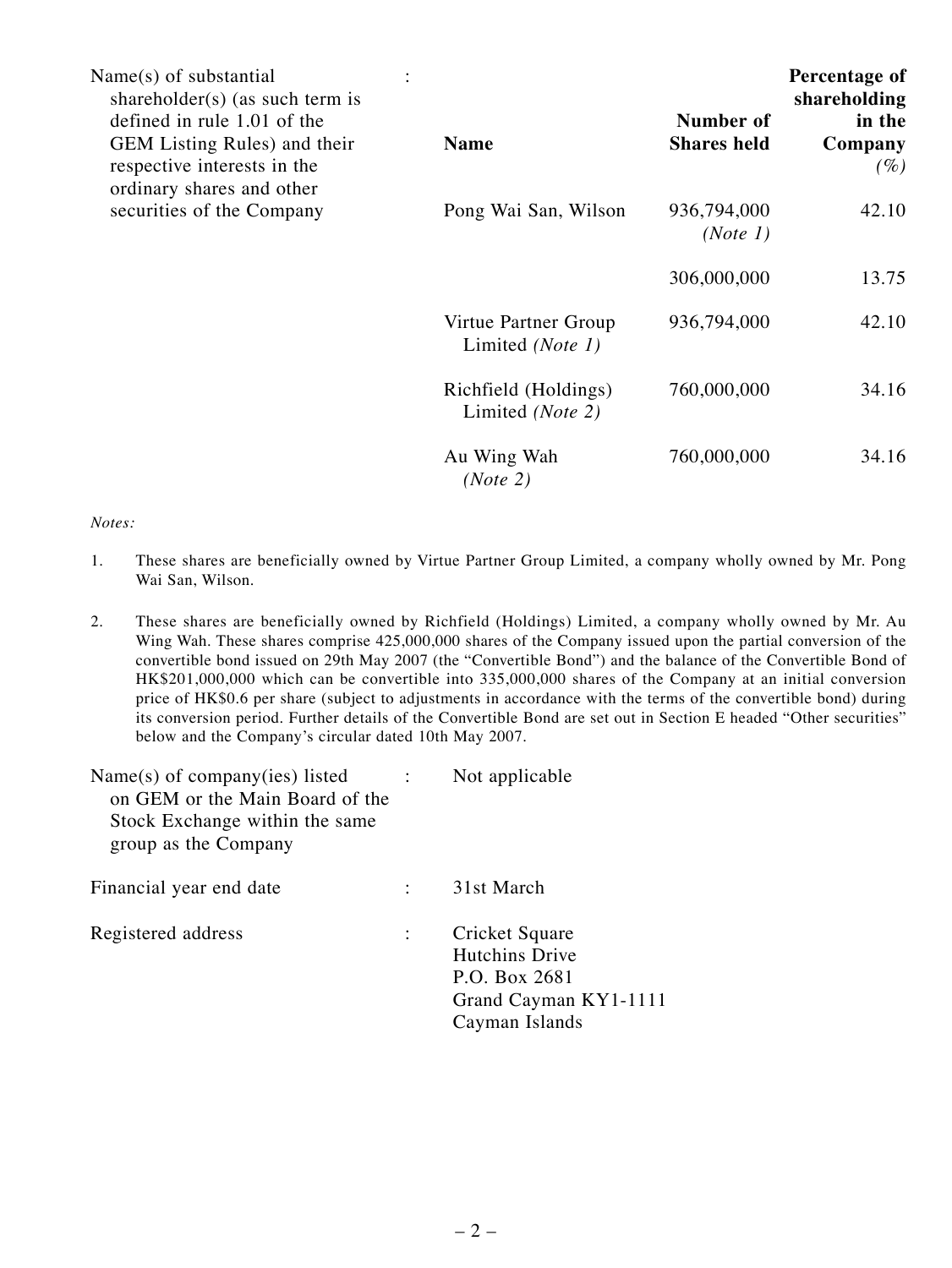| Head office and principal<br>place of business |                      | Unit 1209, 12/F<br>Silvercord Tower 2<br>30 Canton Road<br>Tsim Sha Tsui<br>Kowloon<br>Hong Kong                                                                                                                                                                                                                                                                                          |
|------------------------------------------------|----------------------|-------------------------------------------------------------------------------------------------------------------------------------------------------------------------------------------------------------------------------------------------------------------------------------------------------------------------------------------------------------------------------------------|
| Web-site address (if applicable)               | $\ddot{\phantom{a}}$ | ir.sinodelta.com.hk/richfieldgp/                                                                                                                                                                                                                                                                                                                                                          |
| Share registrar                                | $\vdots$             | Principal share registrar and transfer office<br>Bank of Bermuda (Cayman) Limited<br>P.O. Box 513 G.T.<br>2nd Floor, Strathvale House<br>North Church Street<br>George Town<br>Grand Cayman<br>Cayman Islands<br><b>British West Indies</b><br>Branch share registrar and transfer office<br>Tengis Limited<br>26th Floor, Tesbury Centre<br>28 Queen's Road East<br>Wanchai<br>Hong Kong |
| Auditors                                       | $\ddot{\cdot}$       | <b>Grant Thornton</b><br><b>Certified Public Accountants</b><br>13th Floor<br>The Landmark<br>15 Queen's Road Central<br>Hong Kong                                                                                                                                                                                                                                                        |

## **B. Business activities**

The Company and its subsidiaries (the "Group") is principally engaged in the retail and wholesale of bags and accessories and trading of used computers and the provision of property brokerage services, carrying out schemes for property consolidation, assembly, redevelopment and property trading in Hong Kong.

## **C. Ordinary shares**

| Number of ordinary shares in issue : 2,225,000,000 Shares |  |
|-----------------------------------------------------------|--|
| Par value of ordinary shares in issue : HK\$0.01 each     |  |
| Board lot size (in number of shares) : 8,000 Shares       |  |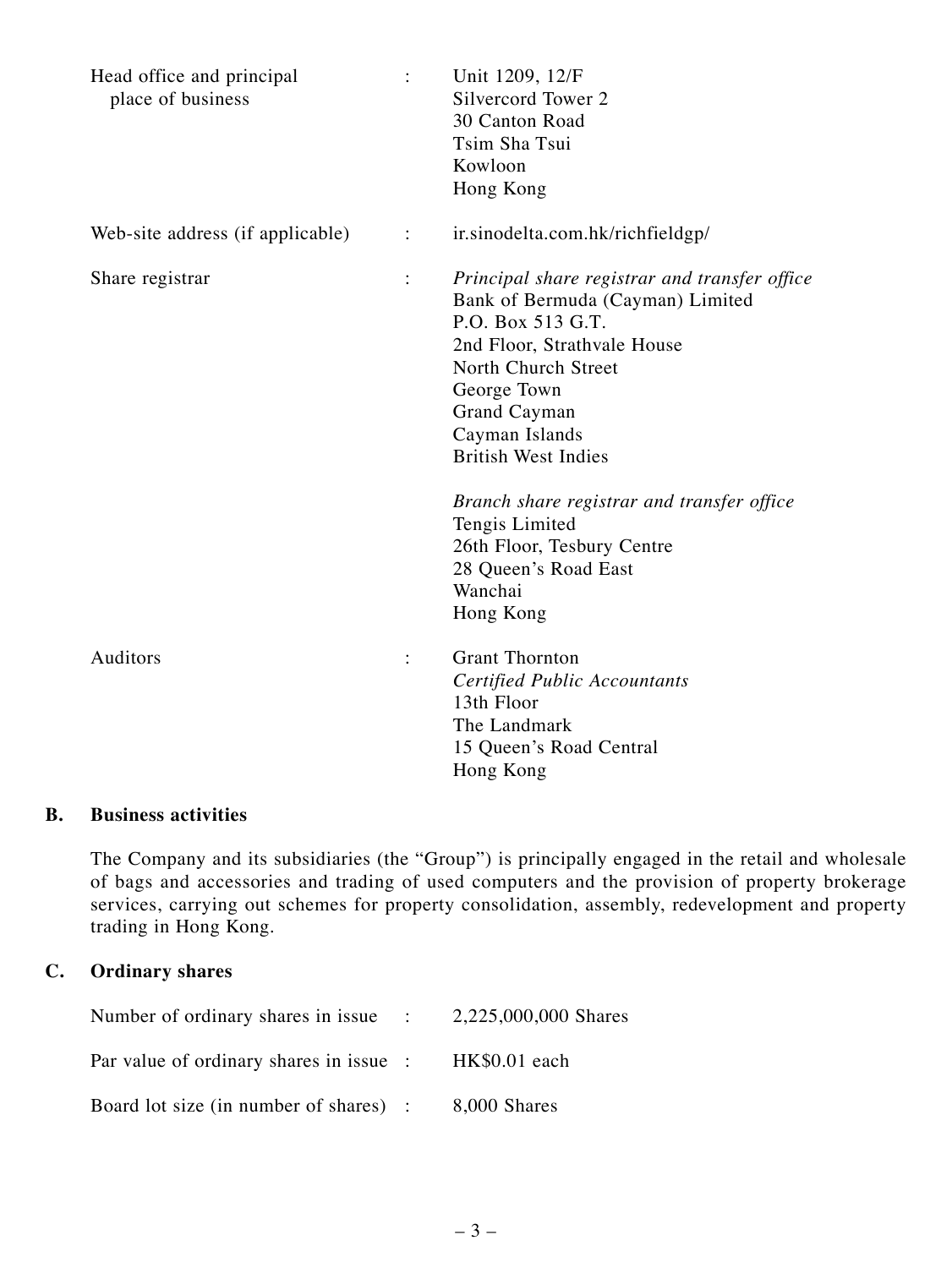| Name of other stock exchange(s) | Not applicable |
|---------------------------------|----------------|
| on which ordinary shares are    |                |
| also listed                     |                |

#### **D. Warrants**

| Stock code                                                                                                   | Not applicable |
|--------------------------------------------------------------------------------------------------------------|----------------|
| Board lot size                                                                                               | Not applicable |
| Expiry date                                                                                                  | Not applicable |
| Exercise price                                                                                               | Not applicable |
| Conversion ratio<br>(Not applicable if the warrant<br>is denominated in dollar value<br>of conversion right) | Not applicable |
| No. of warrants outstanding                                                                                  | Not applicable |
| No. of shares falling to be.<br>issued upon the exercise of<br>outstanding warrants                          | Not applicable |

#### **E. Other securities**

#### *Convertible Bond*

Pursuant to an acquisition agreement dated 10th April 2007 (the "Agreement") entered into between the Company and Richfield (Holdings) Limited, the Convertible Bond of HK\$456,000,000 was issued upon the completion of the Agreement on 29th May 2007. The Convertible Bond can be converted into shares of the Company at an initial conversion price of HK\$0.6 per share (subject to adjustments in accordance with the terms of the Convertible Bond) during its conversion period. On 1st June 2007, Richfield (Holdings) Limited exercised its conversion rights to convert part of the Convertible Bond of HK\$255,000,000 into 425,000,000 shares of the Company. After the conversion and as at 25th June 2007, the balance of the Convertible Bond is HK\$201,000,000. Further details of the Convertible Bond are set out in the Company's circular dated 10th May 2007.

## **Responsibility statement**

The directors of the Company (the "Directors") as at the date hereof hereby collectively and individually accept full responsibility for the accuracy of the information contained in this information sheet ("the Information") and confirm, having made all reasonable inquiries, that to the best of their knowledge and belief the Information is accurate and complete in all material respects and not misleading and that there are no other matters the omission of which would make any Information inaccurate or misleading.

The Directors also collectively and individually accept full responsibility for submitting a revised information sheet, as soon as reasonably practicable after any particulars on the form previously published cease to be accurate.